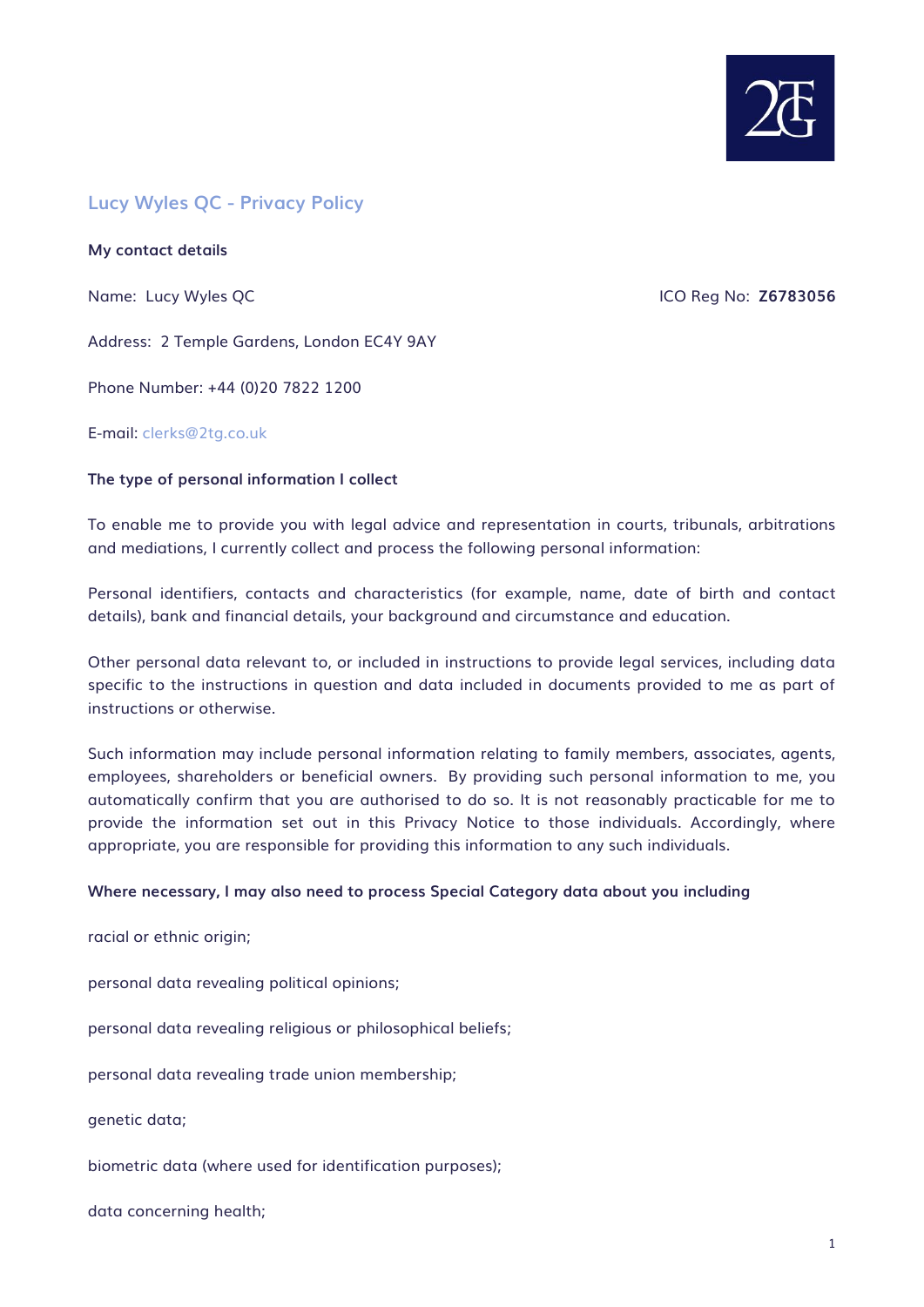

data concerning a person's sex life; and

data concerning a person's sexual orientation.

#### **How I get the personal information and why I have it**

Most of the personal information that I process is provided to me directly by you or via the professional you have instructed such as a solicitor or consultant or other professional adviser who instructs me on your behalf to provide legal services.

#### **I use the information that you have given me in order to**

provide legal services to you, my client, including the provision of legal advice and representation in courts, tribunals, arbitrations, and mediations

keep accounting records and carry out office administration

take or defend legal or regulatory proceedings or to exercise a lien

respond to potential complaints or make complaints

check for potential conflicts of interest in relation to future potential cases

promote and market my services

carry out anti-money laundering and terrorist financing checks

train other barristers and pupils, and when providing work-shadowing opportunities

publish legal judgments and decisions of courts and tribunals as required or permitted by law.

#### **I may share this information with**

other professional advisers such as other legal professionals and consultant experts and other witnesses

courts and tribunals

the staff in my Chambers

prosecution authorities

pupils and mini pupils

lay clients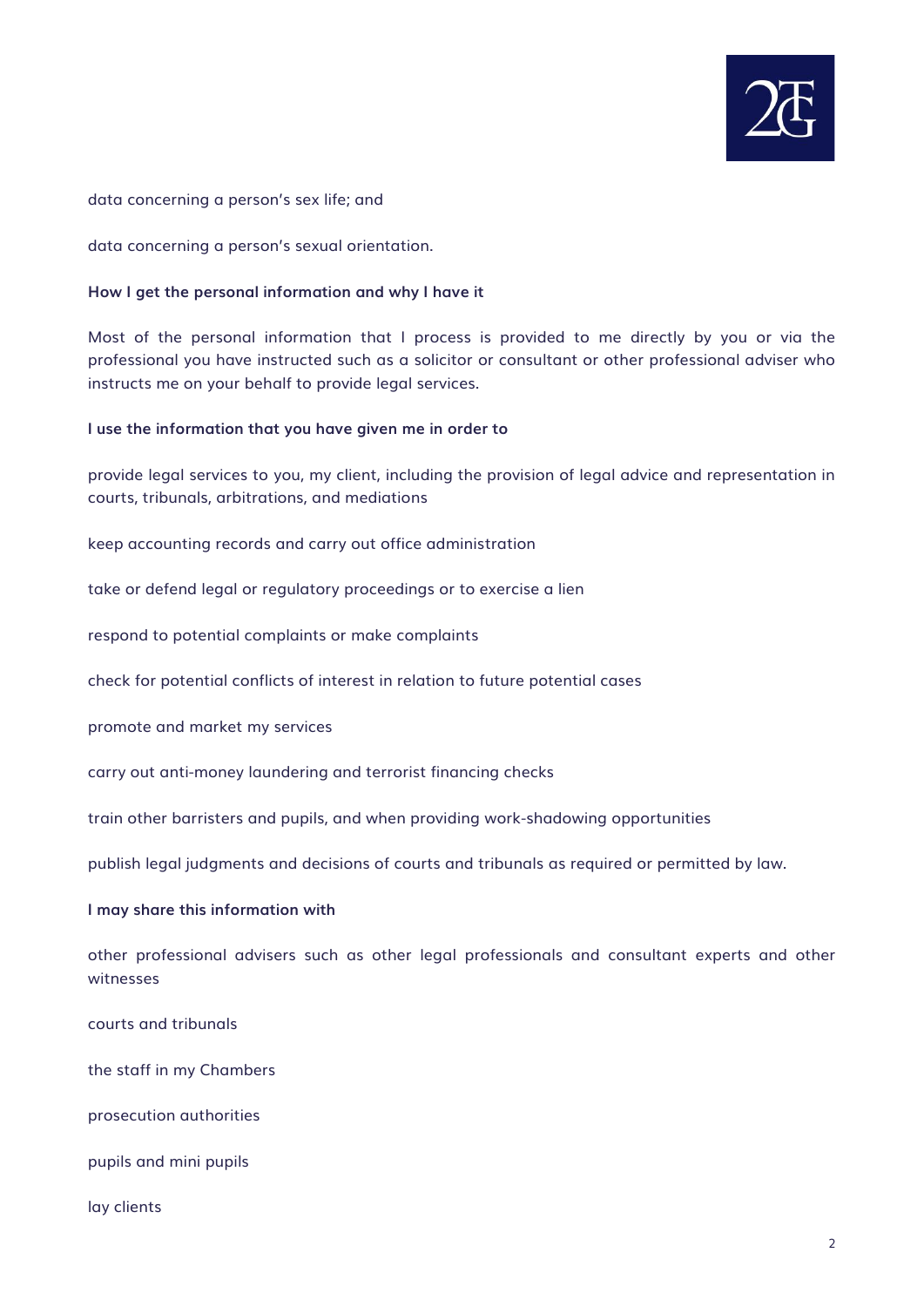

family and associates of the person whose personal information I am processing

in the event of complaints, the Head of Chambers, other individuals nominated by Chambers who deal with complaints, the Bar Standards Board, and the Legal Ombudsman

other regulatory authorities

current, past or prospective employers

education and examining bodies

business associates, professional advisers and trade bodies, e.g. the Bar Council

professional indemnity insurers or brokers

the general public in relation to the publication of legal judgments and decisions of courts and tribunals

If you have engaged other professional advisers to instruct me on your behalf on the matters on which I am providing legal services to you, I shall assume that I may disclose your personal information to them unless you tell me otherwise.

I may be required to provide your information to regulators, such as the Bar Standards Board, the Financial Conduct Authority or the Information Commissioner's Office. In the case of the Information Commissioner's Office, there is a risk that your information may lawfully be disclosed by them for the purpose of any other civil or criminal proceedings, without my consent or yours, which includes privileged information.

I may also be required to disclose your information to the police or intelligence services, where, acting in good faith, I consider it required and permitted by law.

# **Under the General Data Protection Regulation (GDPR), the lawful basis I rely on for processing this information is**

the processing is necessary for a contract I have with you, or because you have asked me to take specific steps before entering into a contract.

You are able to remove your consent at any time. You can do this by contacting me.

It may be necessary for me to share your personal data to comply with legal obligations to, for example, HMRC.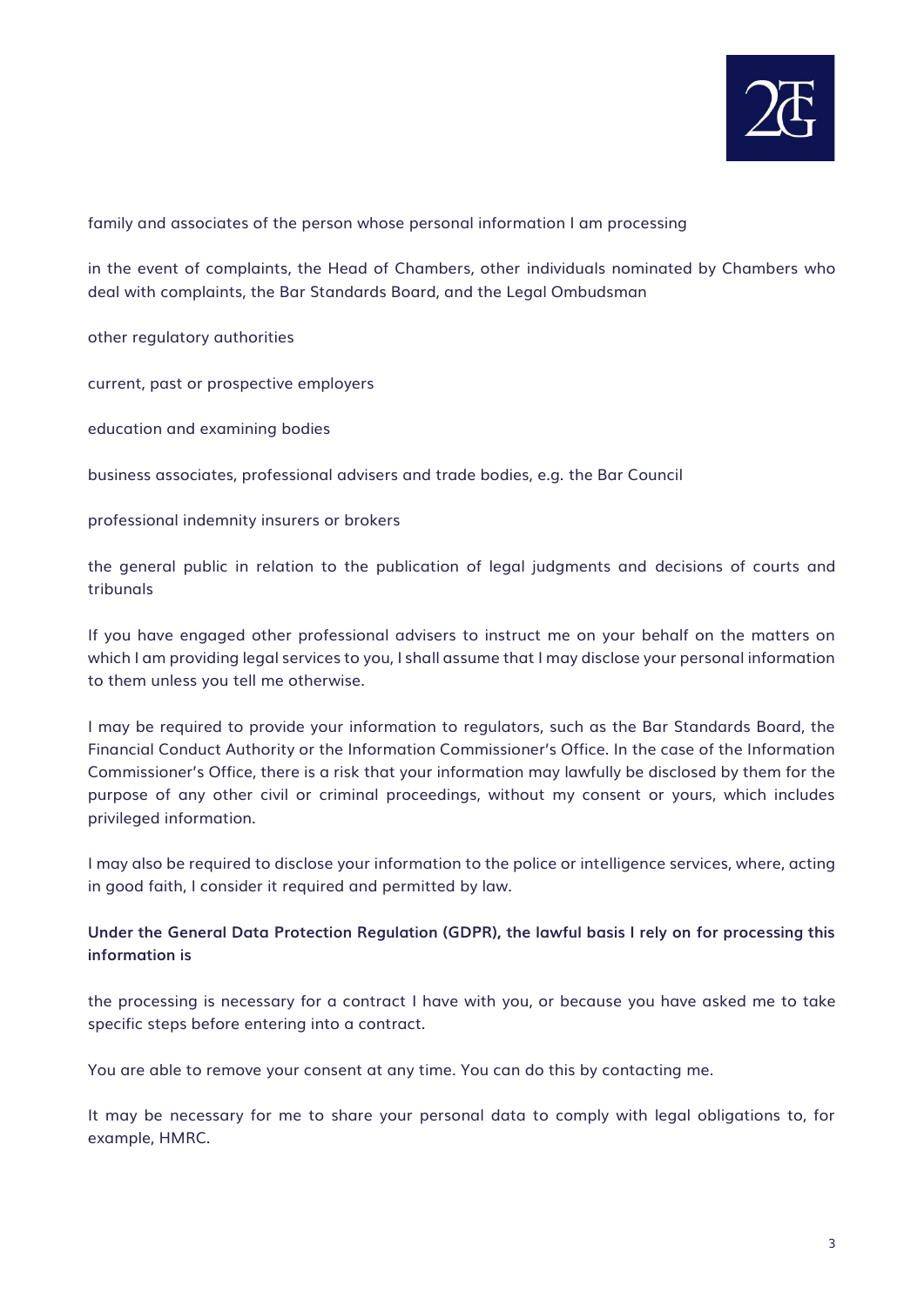

#### **How I store your personal information**

Your information is securely stored in Chambers or at my home. I use reasonable technical and organisational security measures such as password protection and encryption of computer generated data and keeping paper data secure to prevent personal information from being accidentally lost or destroyed, or used or accessed in an unauthorised way.

In this connection, Chambers, as data processor, acting on my behalf, will only process your personal data on my instructions and is subject to a duty of confidentiality.

The data will be held in line with any regulatory obligations and generally be kept for 6 years but may be 12 years, or longer where, for example, the case includes information relating to a minor, from the date of completion of instructions. At this point any further retention will be reviewed and the data will be marked for deletion or marked for retention for a further period. All data will be securely deleted or securely shredded after this time without reference to you.

I will store some of your information which I need to carry out conflict checks for the rest of my career. However, this is likely to be limited only to your name and contact details and the name of the case. It will not include any information that is "sensitive information" for GDPR purposes.

#### **Your data protection rights**

Under data protection law, you have rights including:

**Your right of access** - You have the right to ask me for copies of your personal information.

**Your right to rectification** - You have the right to ask me to rectify personal information you think is inaccurate. You also have the right to ask me to complete information you think is incomplete.

**Your right to erasure** - You have the right to ask me to erase your personal information in certain circumstances.

**Your right to restriction of processing** - You have the right to ask me to restrict the processing of your personal information in certain circumstances.

**Your right to object to processing** - You have the the right to object to the processing of your personal information in certain circumstances.

**Your right to data portability** - You have the right to ask that I transfer the personal information you gave us to another organisation, or to you, in certain circumstances.

You are not required to pay any charge for exercising your rights. If you make a request, I have one month to respond to you.